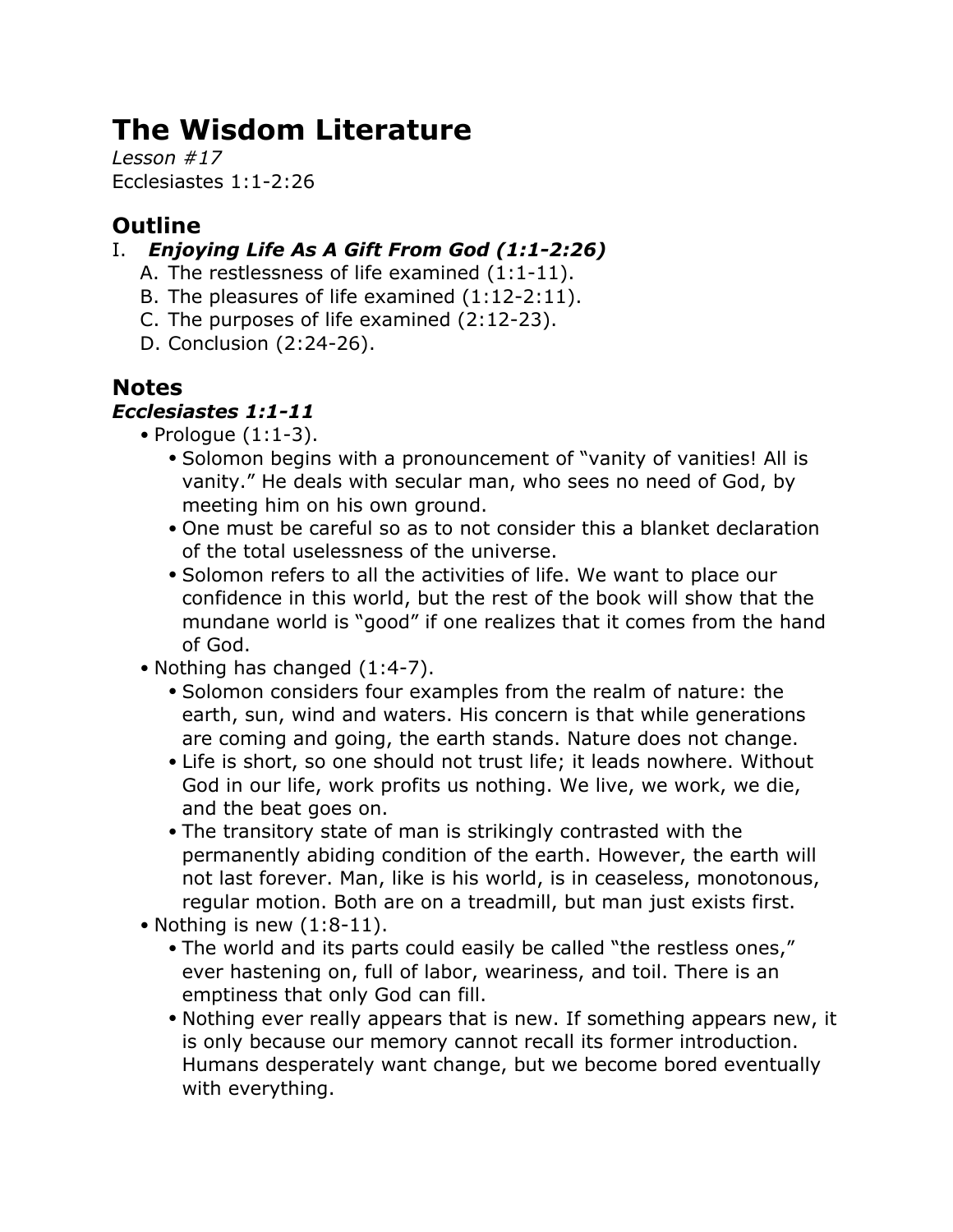• Not only does man fail to remember the former things, but those who follow us will not remember the accomplishments and people of our age. History repeats itself and we benefit very little from past mistakes. We just make a few ripples in the pool as far as being remembered. How many of us can remember our greatgrandparents?

#### *Ecclesiastes 1:12-2:11*

- Nothing is understood (1:12-18).
	- Solomon plunged enthusiastically into his investigation. He "searched" and "explored" all things under heaven. This means that he definitively investigated the root of the matter and examined it from all sides. He had no limits to his brains or wallet.
	- Solomon found this a "grievous task." The sons of men labor and toil without finding any satisfaction or answer to the question, "What is the profit?" Yet all the time it is God who continues to prompt man's heart to discover the truth.
	- He speaks from the standpoint of human wisdom. Operating on it alone, life is a real burden. We know that there must be more, but we cannot find it by human wisdom alone.
	- Verse 15 assures us that no investigation is going to be able to make up what is deficient and lacking from anything in this world. The problem calls for a solution greater than the sum of all its parts. Man did this when he sinned and earthly wisdom cannot solve the problem.
	- Wisdom, when viewed apart from the wisdom which comes from fearing God, increases grief instead of bringing relief to the question of profit. The more he learned, the more he realized what he did not know. This lead to bitter disappointment.
- Solomon tested enjoyment (2:1-3).
	- The antics and enormous consumption of Solomon's court is described in 1 Kings 4:20-25.
	- The whole plan was to sample mirth, pleasure, wine, and folly until he could determine what was "good" for the sons of men (Proverbs 17:22).
- Solomon tested employment (2:4-11).
	- Solomon had vast building improvements. He built the king's palace, the house of the forest of Lebanon, and built the cities of Hazor, Megiddo, Gezer, Beth-horon, Baalath, and Tadmor in the wilderness.
	- Solomon also had enormous gardens, parks and ponds. To all these improvements, he also added many possessions. So great was his fortune that silver and gold were soon to be regarded in Jerusalem as stones (1 Kings 10:27; 2 Chronicles 1:15).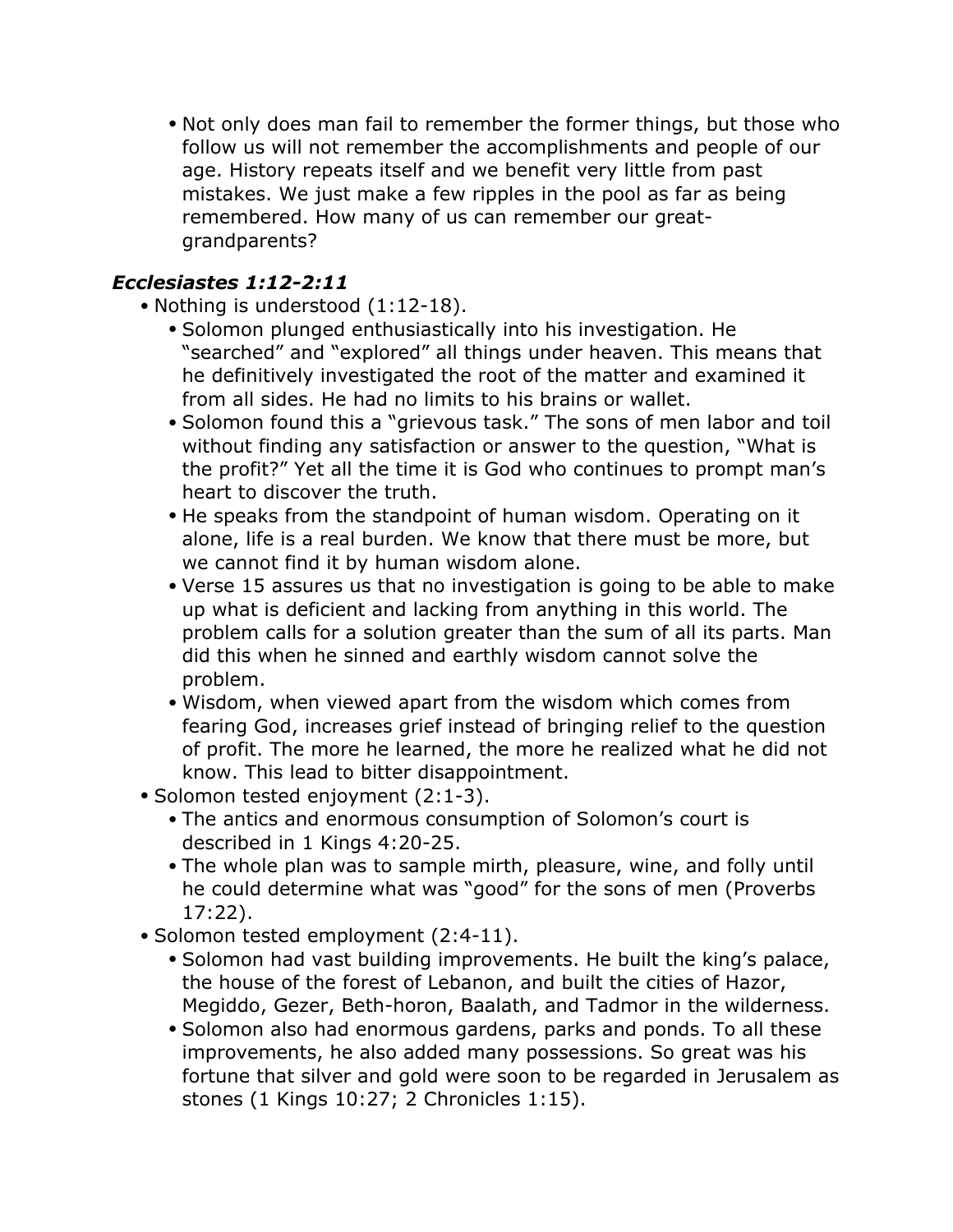• However, the worth of all this acquiring and building had to be evaluated. The conclusion was that there was no advantage or profit to all of this. Hard work is not the answer to life. Something was sadly missing. Not one of all those good works had brought satisfaction or joy.

### *Ecclesiastes 2:12-23*

- Solomon considered his wisdom (2:12-17).
	- Man's quest for the real profit of life seemed hopeless when Solomon had such unprecedented opportunities to test every conceivable benefit to be derived from the goods and projects of this world and had been left unsatisfied.
	- It became clear that wisdom is vastly superior to any of the acquisitions or pleasures secured from material possessions. The benefit of wisdom over folly is comparable to that of light over darkness. At least the wise man looks at what he is doing.
	- However, wisdom cannot insulate us from the ultimate attack of death. One event overtakes both the fool and the wise man. Both die and both are forgotten by men. Life in itself does not provide any gain to be able to answer the question of advantage or profit in this life.
	- All the labor spent in acquiring wisdom gives little, if any, ultimate advantage. As a result, Solomon became bitter about life. It was more of a burden than a blessing. Life without God is a grim reality.
- Solomon considered his wealth (2:18-23).
	- If wealth and wisdom are both dead-end trails in the search, perhaps there is satisfaction in laying up wealth for others or for one's children. Solomon was certainly not a quitter!
	- Regrettably, this also is no solution. There is no way of knowing whether the inheritance passed on to others will be used wisely or foolishly. In fact, after Solomon's death the kingdom split with Rehoboam as king in Jerusalem and Jeroboam as king in Samaria.
	- Solomon concludes that he will lose control over the "fruit" of his labor. This is the inevitable result of laboring "under the sun." How different is the picture for the Christian who one day will rest from his labor with the sweet peace that his works will follow after him (Revelation 14:13).
	- Solomon was consumed by work, but it provides no permanent value to man. God wants us to work, but not make it an idol.

#### *Ecclesiastes 2:24-26*

• The possession and ability to enjoy the blessings and "goods" of life is a gift from God. Everything good must be received and understood as